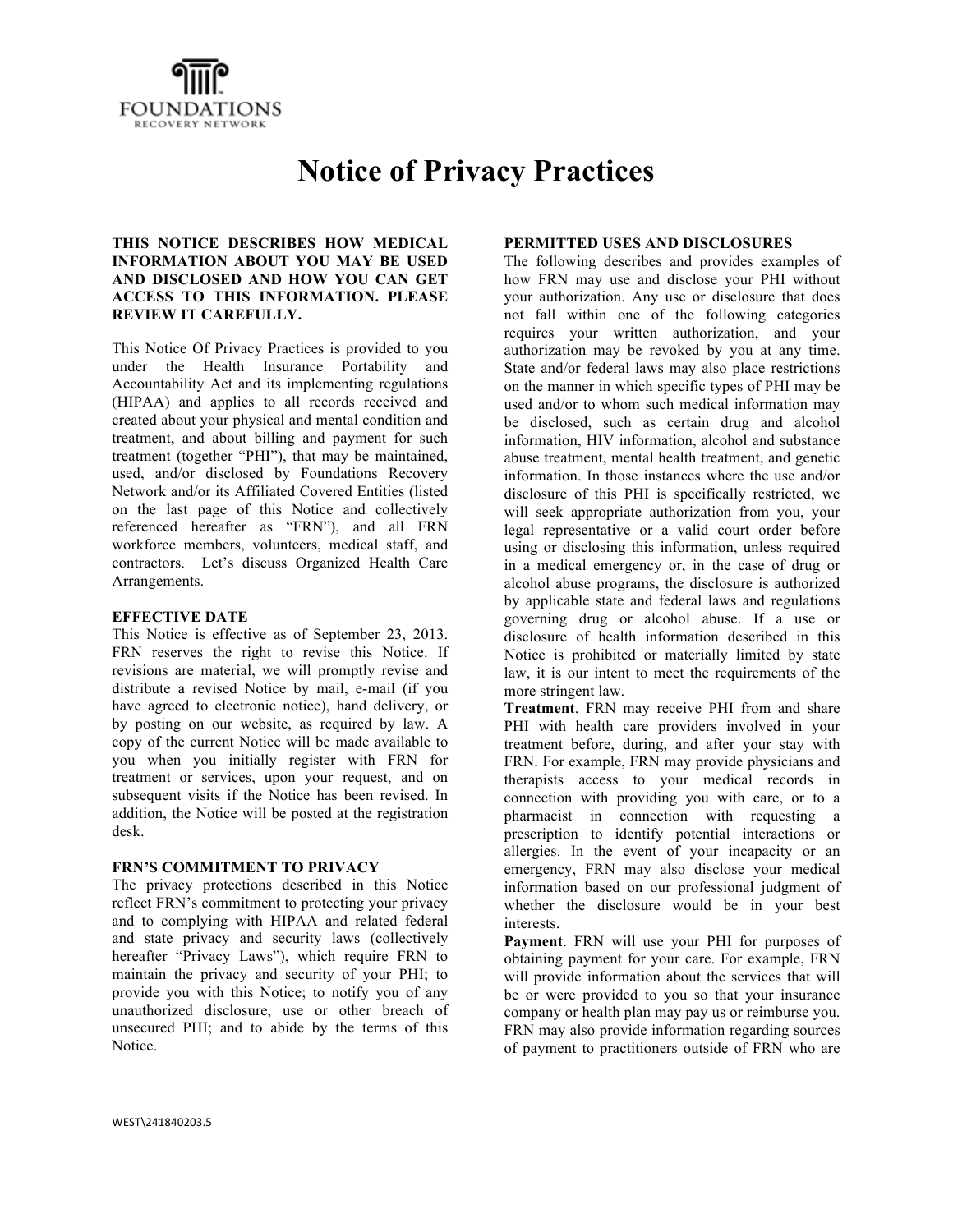involved in your care to enable them to obtain payment.

**Health Care Operations**. FRN may use or disclose PHI in connection with managing and operating the organization. For example, FRN may use and/or share your PHI in connection with providing you with appointment reminders; evaluating FRN's performance and the quality of care provided; averting a serious threat to health or safety; legal services and audit functions, including fraud and abuse detection, compliance programs, and due diligence activities; licensing and accreditation; business planning and development; in determining what additional services we should offer, what services are no longer needed, and whether certain new treatments are effective; and in certain circumstances where you have not otherwise objected, in making reports to public or private entities authorized by law or charter to assist in disaster relief efforts (such as the Red Cross) to notify a family member or personal representative of your location or general condition. We may also disclose your health information to business associates with whom we contract to provide services where such business associates agree to appropriately safeguard your PHI.

**Research.** FRN may use and share PHI for research projects, if approved by a special process that balances the research needs with patients' need for privacy of their PHI. For example, research could include comparing the health and recovery of all patients who have the same condition, but were treated with different medications. However, in preparing to start a research project, FRN may share PHI with researchers without authorization or approval, as long as the PHI does not leave the FRN. For example, PHI may be shared with researchers at the FRN to identify patients who may want to participate in a research study.

### **REQUIRED AND OTHER PERMITTED USES AND DISCLOSURES**

FRN may make certain disclosures of your PHI as and when required or otherwise authorized by law, and will limit the use or disclosure to the amount of PHI necessary to comply with and/or serve the purposes of the relevant federal, state, or local laws or ordinances, or the legitimate needs of responsible, authorized agencies in fulfilling their purposes, including, for example:

- to the United States Department of Health and Human Services as part of an investigation or determination of compliance with relevant laws;
- to a state agency for activities such as audits and inspections;
- to law enforcement as part of an investigation or to a government authority authorized by law to receive reports of abuse, neglect, or domestic violence;
- to a court or administrative law judge or other tribunal for judicial or administrative proceedings and/or as required by court or administrative orders, subpoenas, and/or other lawful process unless the state has more restrictive laws; $<sup>1</sup>$ </sup>
- to a public health authority which is permitted by law to collect or receive such information for the purpose of preventing or controlling disease, injury, vital events such as death, child abuse or neglect; of conducting public health surveillance, investigation and/or intervention; and reporting adverse reactions to medications or problems with regulated products;
- to a health oversight agency for oversight activities authorized by law, such as audits, investigations, and inspections.
- to a law enforcement official for a law enforcement/emergency purpose as required by law, in compliance with a court order from a court of competent jurisdiction granted after application showing good cause for the issuance of the order, or to investigate a crime occurring on our premises.
- to coroners, medical examiners or funeral directors consistent with applicable law to carry out their duties.
- to organ or tissue procurement organizations to facilitate the donation of organs, eyes or tissues after your death; and
- for specialized governmental functions, such as national security, intelligence activities, and for the provision of protective services to the President to the extent required by Federal and State laws.
- to you or your legal representative.

!!!!!!!!!!!!!!!!!!!!!!!!!!!!!!!!!!!!!!!!!!!!!!!!!!!!!!!!!!!!

Some state laws concerning minors permit or require disclosure of PHI to parents, guardians, and persons acting in a similar legal status. FRN will act consistently with the law of the state where the treatment is provided and will make disclosures in accordance with such laws.

Under the laws of the state of Georgia, records are produced in response to a court order issued by a court of competent jurisdiction pursuant to a full and fair show cause hearing.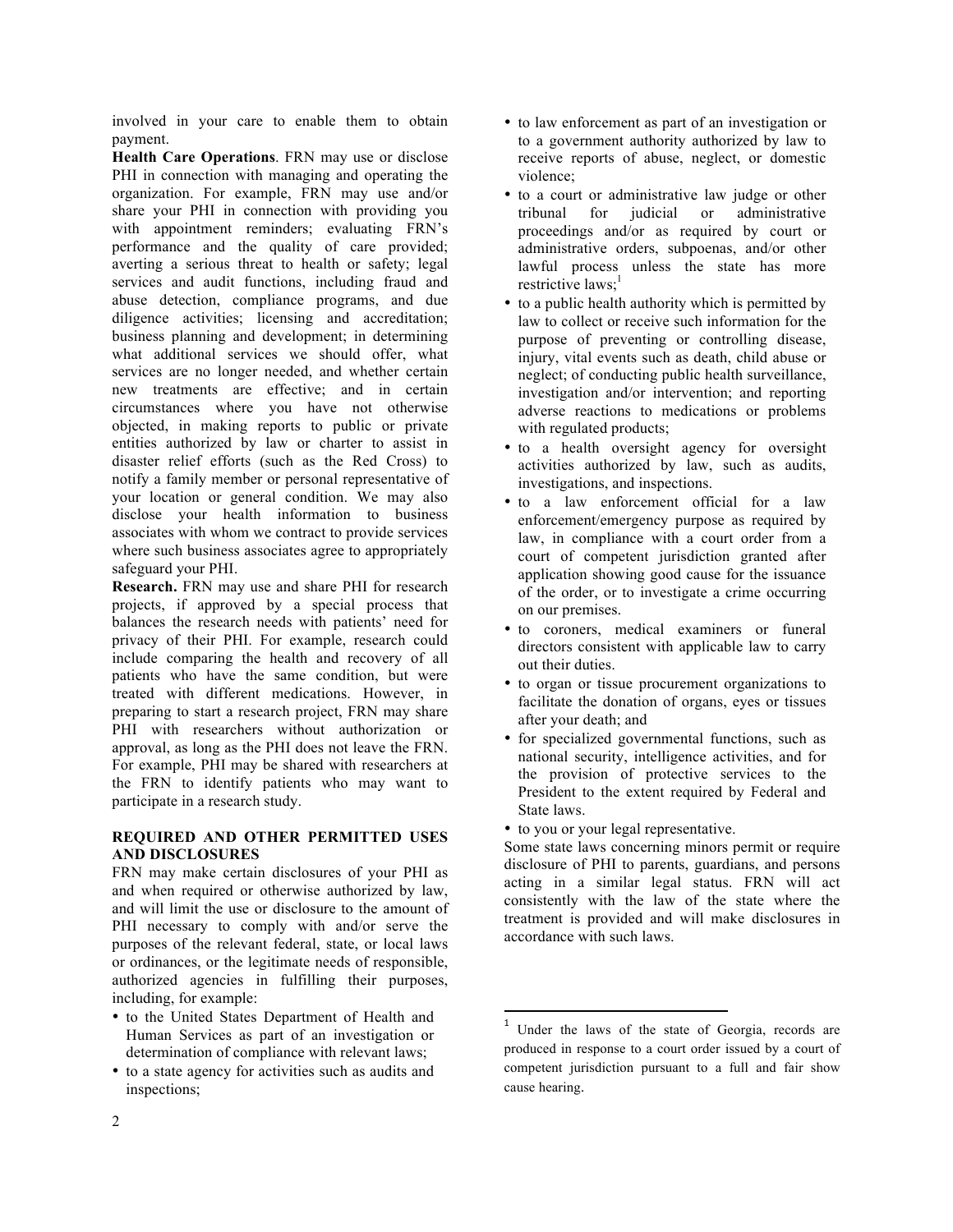## **USES AND DISCLOSURES TO WHICH YOU MAY AGREE OR OBJECT**

FRN will inform you in advance of certain uses and disclosures and if you agree or express no objection, may disclose your PHI, for example:

- relevant PHI may be disclosed to a family member, friend or any other person you identify for that person to be involved in or support your health care or payment related to your health care or to notify a family member, your personal representative, or other person responsible for your care of your location, general condition, or death unless doing so is inconsistent with any prior expressed preference you make to us.
- FRN may send PHI via email, text message or through a reasonably requested method or medium to you, other persons you designate, and to those involved in the delivery of your health care. You should know that if PHI is transmitted outside of FRN by e-mail or text message, there is some level of risk that the information in the email/text could be read by a third party.

### **USES AND DISCLOSURES TO WHICH YOU MUST AGREE IN WRITING**

**Marketing and Sale of PHI.** We will not use your PHI for marketing purposes and will not sell your PHI without your written authorization unless permitted or required by state and federal law. Marketing includes communications with you about someone else's product or service about which we are paid to communicate with you other than refill reminders, face to face communications, and promotional gifts of nominal value. We will not sell your PHI unless permitted by law. For example, if we sold a facility to someone else regulated by HIPAA, that new operator may receive medical records.

**Psychotherapy Notes.** In recognition of the special confidentiality of psychotherapy notes recorded by a mental health provider in a counseling session, HIPAA permits us to separate these notes from the rest of your medical record. When we do, we will not use or disclose your psychotherapy notes without your written authorization except for use by the originator for treatment, to defend ourselves in a legal action or proceeding you bring, to someone reasonably able to prevent or lessen a serious and imminent threat to the health or safety of a person or the public consistent with legal and professional standards if we believe it is necessary to prevent or lessen that serious and imminent threat, for our own supervised mental health training programs, or as otherwise permitted or required by state and federal law. Psychotherapy notes do not include medication prescription and monitoring, counseling session start and stop times, the modalities and frequencies of treatment furnished, results of clinical tests, or any summary of diagnosis, functional status, treatment plan, symptoms, prognosis or progress to date.

**Uses and Disclosure of Your PHI Not Covered By This Notice Or By Law.** Uses and disclosures of your PHI not covered by this Notice or applicable law may be made only with your written authorization, which you may revoke as described below.

### **YOUR RIGHTS REGARDING PHI.**

As an FRN patient, you have the following rights with regard to your PHI.

**Right to Request Restrictions.** You have the right to request limits on the use or disclosure of your PHI for treatment, payment, and/or health care operations. You also have the right to request a limit on PHI we disclose to someone who is involved in your care or the payment of your care, such as a family member or friend. For example, you may ask that we not disclose information about a treatment you have received. To request restrictions, the request must be made in writing to the Privacy Officer as set forth below. In your request you must tell us (1) what information you want restricted; (2) whether you want to restrict our use, disclosure, or both; (3) to whom you want the restriction to apply; and (4) the expiration date of the restriction(s). We are not required to agree to your request except in limited circumstances where you, or someone on your behalf, paid out of pocket and in full for the items or services and have requested that we not disclose your PHI to a health plan unless the disclosure is required by law. If we do agree, we will comply with your restrictions unless the information is needed to provide emergency treatment.

**Right to Make Requests Regarding Method Or Means of Communicating PHI.** You have the right to request that we communicate with you about medical matters in a certain way or at a certain location. For example, you may ask that we only contact you at work or by mail. Your request must specify how or where you wish to be contacted. We will accommodate reasonable requests made in writing to the Privacy Officer as set forth below.

**Right to Inspect and Copy PHI.** You have the right to inspect and/or receive a copy of PHI contained in a "designated record set" for as long as we maintain it, except for psychotherapy notes, information compiled in reasonable anticipation of, or for use in, a civil, criminal or administrative action or proceeding, or PHI that may not be disclosed under the Clinical Laboratory Improvements Amendments of 1988. A designated record set contains medical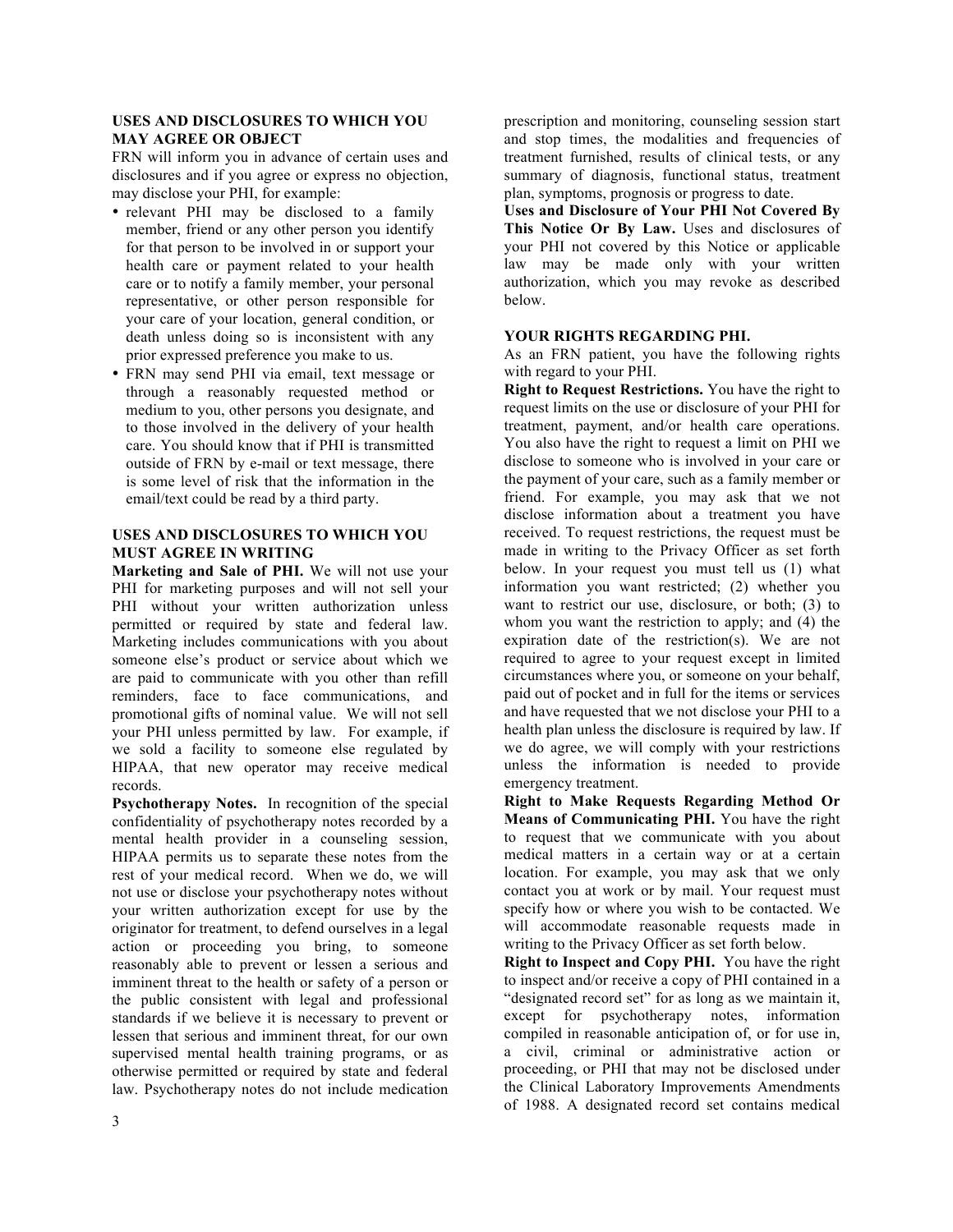and billing records and any other records that FRN uses to make decisions about your care or payment for your care. While HIPAA does not require us to provide you with access to psychotherapy notes, we may allow you such access upon written request if FRN decides, based on a clinical assessment, that doing so may not be harmful to you. We do not disclose actual test questions or raw data of psychological tests that are protected by copyright laws. You have the right to receive an electronic copy of any of your designated record set that is maintained in an electronic format (known as an electronic medical record or an electronic health record), and to request that the copy be given to you or transmitted to another individual or entity. We may charge a reasonable, cost-based fee in accordance with applicable state and federal law for copying and mailing your records, including portable media such as a CD or DVD if you so request. We may deny your request in certain limited circumstances. If your request is denied, you may request that your denial be reviewed. Such reviews will be performed by an independent licensed healthcare professional chosen by our Privacy Officer. We will comply with the outcome of the review.

**Right to Amend.** If you believe that the information we have about you is incorrect or incomplete, you may request an amendment to your PHI in a designated record set. You may submit a request for amendment in writing to the Privacy Officer, with a reason you wish to make the amendment. While we accept requests for amendment, we are not required to agree to them. We may deny your request if you ask us to amend information that was not created by us, is not part of your designated record set, or if the information is determined to be accurate and complete as it is. If we deny your request, we will provide you with a written denial and you will be given the opportunity to submit a written statement disagreeing with the denial. We will include this information in your medical record. If we grant your request, we will inform you in a timely fashion, make the amendment, and provide appropriate notification.

**Right to Revoke your Authorization.** If you provide us with an authorization to use or disclose your PHI, you may revoke that authorization, in writing, at any time, and we will honor your request(s), except as required, prohibited, or permitted by law. Such revocation will not apply to any action that FRN took in reliance on your authorization prior to the revocation's receipt.

4 **Right to Breach Notification.** In certain instances, you have the right to be notified if we, or one of our Business Associates, discover an inappropriate use or disclosure of your PHI. Notice of any such use or disclosure will be made in accordance with state and federal requirements.

**Right to Accounting of Disclosures.** You have the right to request an "accounting of disclosures." This is a list of disclosures that we have made of your PHI. We are not required to list certain disclosures, including (1) disclosures made for treatment, payment, and health care operations purposes, (2) disclosures made with your authorization, (3) disclosures made to create a limited data set, (4) disclosures made directly to you, (5) disclosures permitted or required by the Federal HIPAA Privacy Rule, and/or (6) disclosures occurring prior to April 14, 2003. You must submit your request in writing to our Privacy Officer. Your request must state a time period which may not be longer than 6 years before your request. Your request should indicate in what form you would like the accounting (for example, on paper or by e-mail). The first accounting you request within any 12-month period will be free. For additional requests, we may charge you for the reasonable costs of providing the accounting. We will notify you of the costs involved and you may choose to withdraw or modify your request before any costs are incurred.

**Right to a Paper Copy of this Notice.** You have a right to a paper copy of this Notice, even if you agreed to receive it electronically. Please contact us as directed below to obtain this Notice in written form.

**Right to Foreign Language Version.** If you have difficulty reading or understanding English, you may request a copy of this Notice in another language.

### **CONTACT INFORMATION FOR PRIVACY OFFICER**

If you would like more information about our privacy practices or have questions or concerns about this Notice, please contact the following:

## **Trudi Lovinski, Compliance/ Privacy Officer** Foundations Recovery Network 5409 Maryland Way, Suite 320

Brentwood, TN 37027 615-345-3205

If you believe your privacy rights have been violated, you may file a complaint, in writing, to either of the above or you may contact the U.S. Department of Health and Human Services (HHS). You will not be penalized or retaliated against in any way for making a complaint.

## **FOUNDATIONS RECOVERY NETWORK'S AFILIATED COVERED ENTITIES**